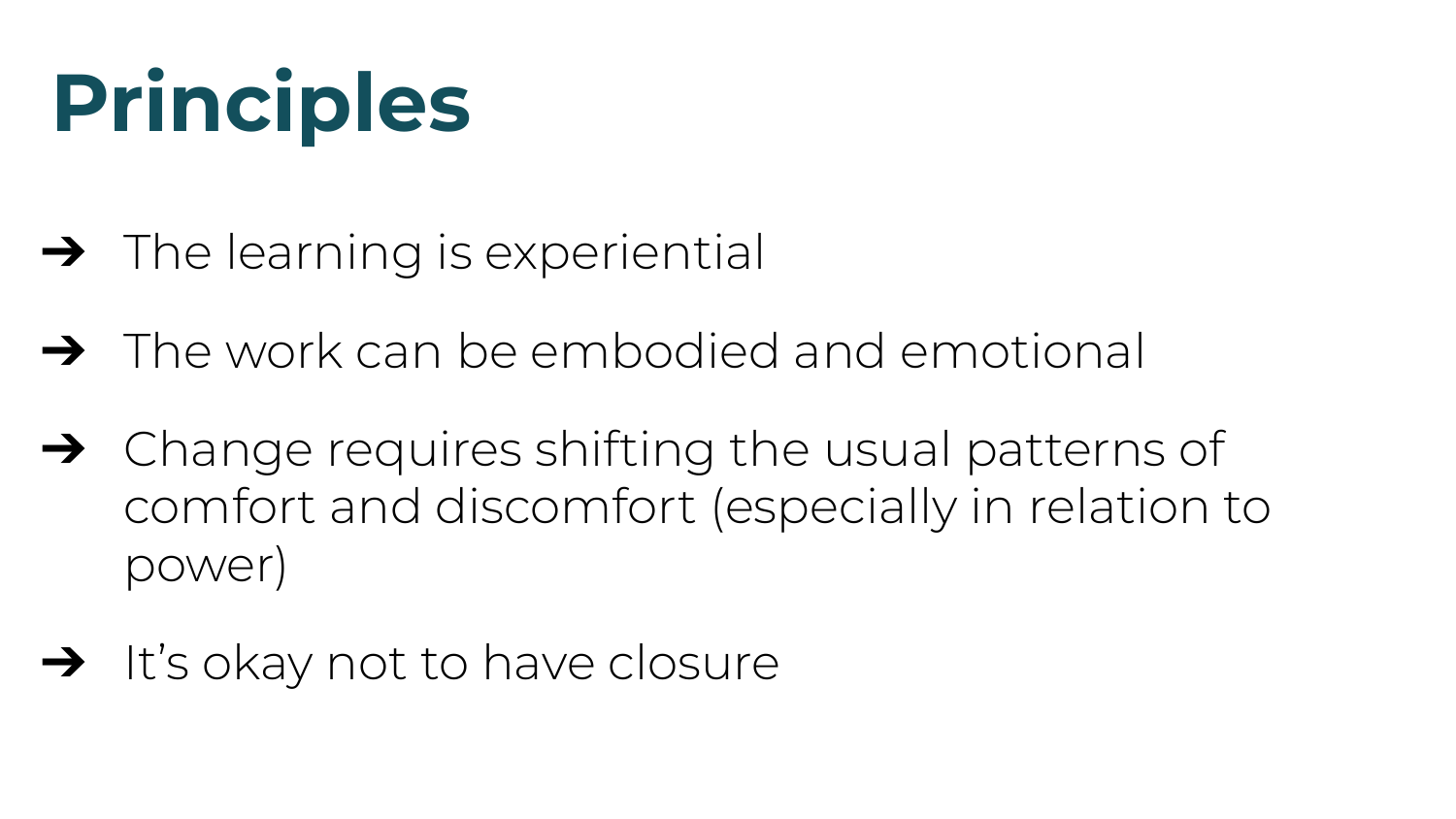## **Orthodox Beliefs:**

*Orthodox beliefs are deeply held beliefs about "the way things are". They are built up over time and become accepted as true mostly without question; they shape actions and decision-making without detection. However, if left unidentified and unchallenged we can miss new opportunities. Orthodoxies can be internal (we believe them), or external (others believe them about us). Not all orthodoxies are bad, but it's*  important to test them: Why do we hold this belief? Is it still true? If it is still *true, is it helpful to us? Without generative conversations around orthodox beliefs [we] will struggle to think and act beyond them.*